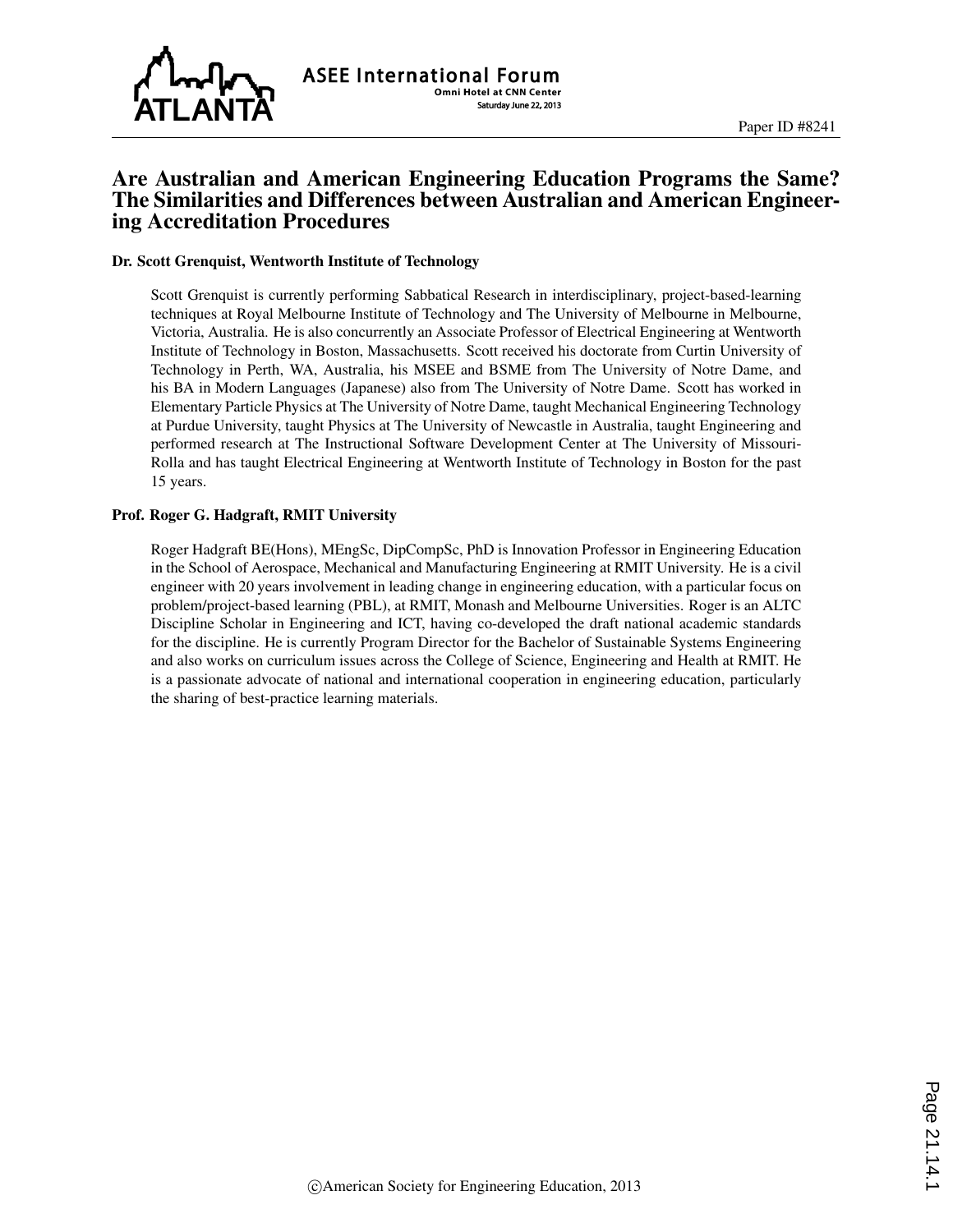# **Are Australian and American Engineering Education Programs the Same? The Similarities and Differences between Australian and American Engineering Accreditation Procedures**

### **Abstract**

In our ever more globally connected world, one of the principal objectives for engineering education accreditation standards is to maintain the international standard of quality of our engineering graduates. However, most of the world's engineering education accreditation guidelines are administered by organizations that are regulated at the national level, while the International Engineering Alliance provides comparison at the international level. At many steps in the Australian and United States accreditation processes there are similarities between the engineering education accreditation standards and procedures administered by ABET in the United States, and by Engineers Australia (IEAust) in Australia. But, there are also many differences. This paper is a comparative study that assesses the major differences and similarities between the two different engineering education accreditation infrastructures in Australia and the United States. Although in many cases the required standards for the graduate are very similar, the methods by which those standards are assessed throughout the course of the accreditation process differs considerably. The application for accreditation, the accreditation assessment procedures and the duration of accreditation tenure are all different between the two countries, and yet similar in structure. In both countries, the accreditation process is primarily directed at insuring the competence of graduates from all accredited educational providers. Accreditation is also a requirement for domestic Professional Engineering certification and licensure in both Queensland and Western Australia in Australia, as well as throughout the United States. Due to the focus of engineering education accreditation entities being focused predominantly on national issues, like domestic certification and licensure, the broader picture of international standards of engineering accreditation has necessarily received less attention. There are several multi-national accords that allow for reciprocal recognition of accredited engineering programs for the purpose of Professional Engineering certification and licensure. But, the policies and procedures of the engineering education accreditation infrastructure are far from standardized at the international level. This paper analyzes procedural differences in engineering education accreditation protocols between Australia and the United States.

## **Background History of the International Accords**

There are numerous Mutual Recognition Agreements between national accreditation entities, which are either bilateral or multinational in nature. These MRAs are agreements made between primary accrediting entities from two or more nations that agree to reciprocally recognize the engineering education programs that are separately accredited by each of the national accrediting entities. In regard to this paper, there are principally only three MRAs that are applicable to the specific field of engineering education. The first, and most prominent of these MRAs, is the Washington Accord, which was signed by six nations' engineering education accreditation entities in 1989. The original six signatories to the Washington Accord in 1989 are:<sup>1</sup>

- 1. Engineers Australia (also referred to as IEAust)
- 2. The Canadian Council of Professional Engineers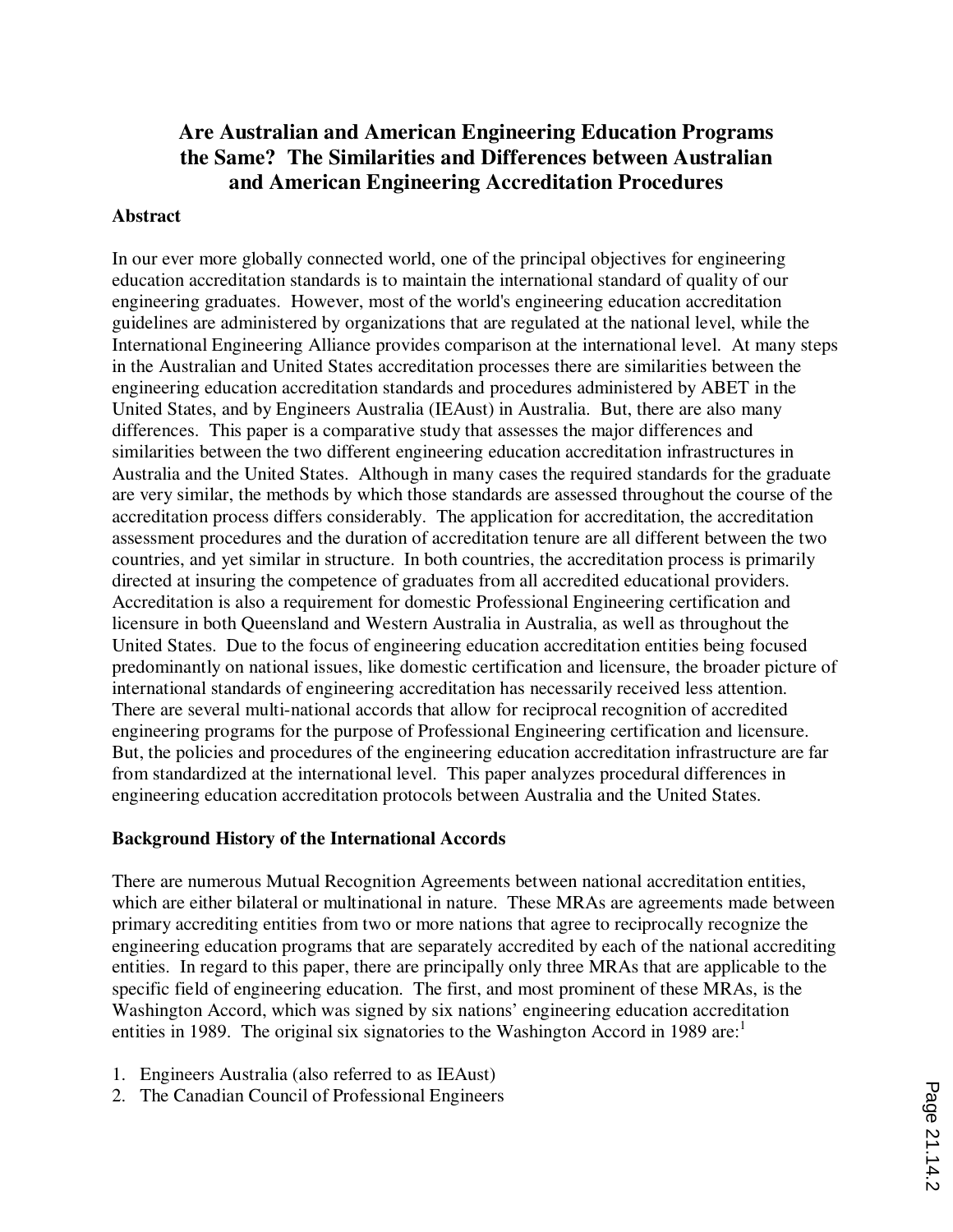- 3. Engineers Ireland (also referred to as IEIreland)
- 4. The Institution of Professional Engineers, New Zealand
- 5. The Engineering Council (representing the UK)
- 6. The Accreditation Board of Engineering and Technology (representing the USA)

These six original signatories created a framework of reciprocal cross-recognition of accredited engineering education programs that made each nation's programs acceptable for professional certification in each of the other signatory nations. The value of being a signatory to the Washington Accord was immediately recognizable to each of the original signatory nations. It was with great foresight that the individuals that originally designed the Washington Accord saw how the world was becoming a global marketplace. Professional engineers, with the ability to receive full professional certification in each of these six major national economies, would be in high demand as the world began to think and act globally. In that way, each of the signatories to the Washington Accord also directly benefitted each of their own constituent institutions by giving those institutions' graduates a much more global marketplace in which to pursue their careers. Since 1989, many other nations have realized the benefits of being a signatory to the Washington Accord. The national accrediting entities that have become signatories to the accord since 1989 are listed below, in order of their signatory date.<sup>1</sup>

- 1. The Hong Kong Institution of Engineers (1995)
- 2. The Engineering Council of South Africa (1999)
- 3. Japan Accreditation Board for Engineering Education (2005)
- 4. The Institution of Engineers Singapore (2006)
- 5. The Institute of Engineering Education Taiwan (2007)
- 6. Accreditation Board for Engineering Education of Korea (2007)
- 7. The Board of Engineers Malaysia (2009)
- 8. The Assoc. for Evaluation and Accreditation of Eng. Programs (MUDEK-Turkey) (2011)
- 9. The Association for Engineering Education of Russia (2012)

These additional nine signatories bring the total number of nations whose accreditation entities have signed the Washington Accord to 15 members. The additional nine members also represent a large expansion of the engineering graduates who now are included in the accord, and subsequently have the ability to become globally certified and employable. In addition to the 15 current signatories to the accord, there are also five provisional accreditation entities that are modifying their accreditation protocols, with a view of becoming signatory members. However, currently, the 15 signatory accreditation entities still do not recognize the equivalency of engineering programs offered in the nations that still remain in provisional status. Those national accreditation entities that have provisional status  $are^2$ .

- 1. Board of Accreditation for Engineering and Technical Education (representing Bangladesh)\*
- 2. German Accreditation Agency for Study Programs in Engineering and Informatics\*
- 3. National Board of Accreditation of All India Council for Technical Education\*
- 4. Pakistan Engineering Council\*
- 5. Institution of Engineers Sri Lanka\*

\*Provisional Status Granted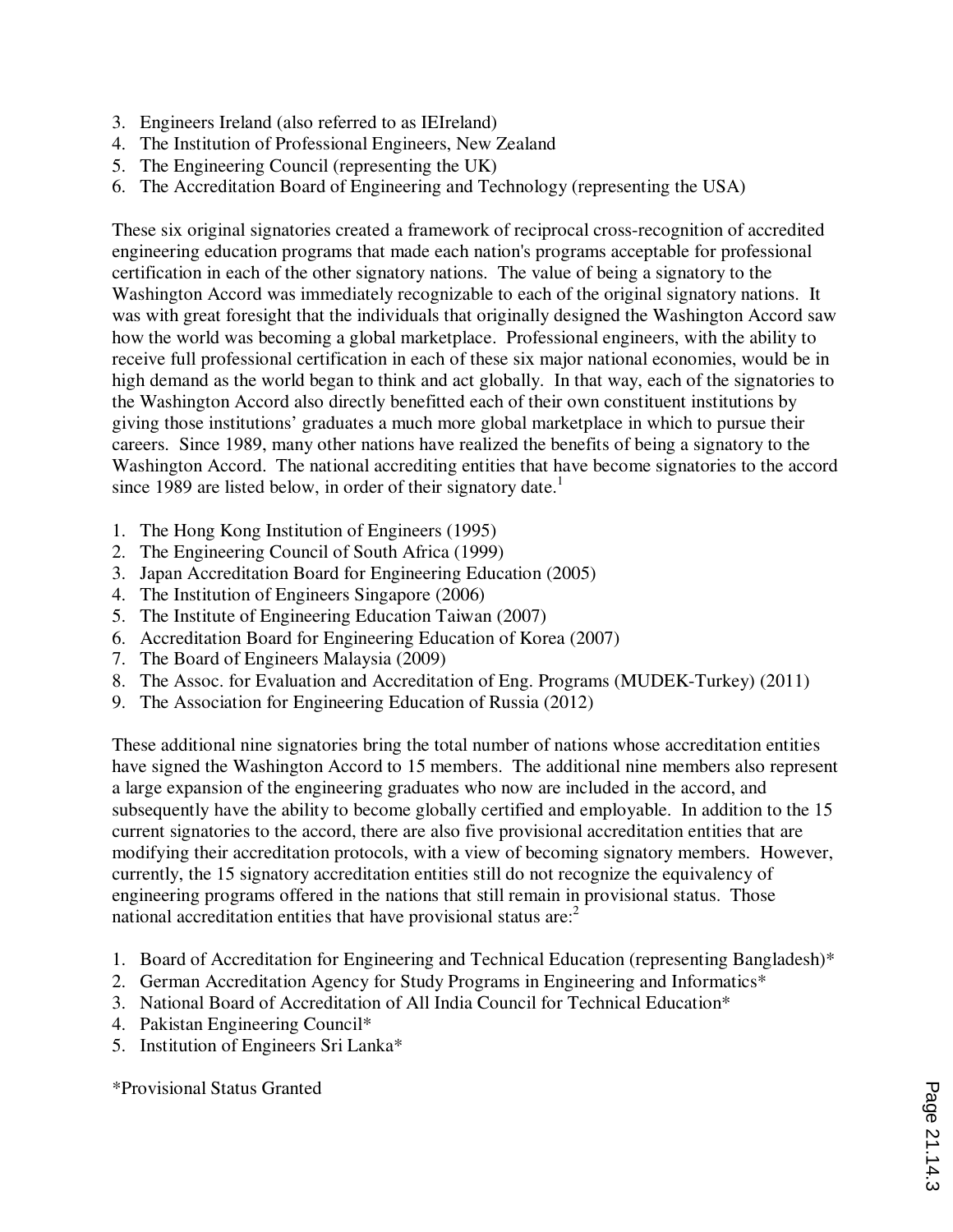Although the focus of this paper is specifically on engineering education accreditation procedures in Australia and the United States, it is worth mentioning that there are two other multinational MRAs that also address accreditation equivalency for two other professional levels of certification in engineering. The international accord that specifically looks at crossrecognition of accreditation entities for engineering technology education is the Sydney Accord. The Sydney Accord was originally signed in 2001 by the seven original signatory nations listed below. In addition to the original seven signatory accreditation entities, The Accreditation Board of Engineering and Technology, representing the USA, became a further signatory to the Sydney Accord in 2009. Therefore, the eight current signatories to the Sydney Accord are listed below, with an additional two provisional members, which are currently working toward signatory status. $3$ 

- 1. Engineers Australia
- 2. The Canadian Council of Technicians and Technologists
- 3. Engineers Ireland
- 4. The Institution of Professional Engineers, New Zealand
- 5. The Engineering Council (representing the UK)
- 6. The Accreditation Board of Engineering and Technology (representing the USA)
- 7. The Hong Kong Institution of Engineers
- 8. The Engineering Council of South Africa
- 9. The Institute of Engineering Education Taiwan\*
- 10. Accreditation Board for Engineering Education of Korea\*

\*Provisional Status Granted

The third international accord that addresses accreditation equivalency for engineering technician education is referred to as the Dublin Accord, and was signed in 2002 by the following four national accreditation entities, with an additional four provisional members.<sup>4</sup>

- 1. The Canadian Council of Technicians and Technologists
- 2. Engineers Ireland
- 3. The Engineering Council (representing the UK)
- 4. The Engineering Council of South Africa
- 5. The Institution of Professional Engineers, New Zealand\*
- 6. The Accreditation Board of Engineering and Technology (representing the USA)\*
- 7. Accreditation Board for Engineering Education of Korea\*
- 8. Engineers Australia\*

\*Provisional Status Granted

As can be seen by the list of signatories to the Dublin Accord, both Engineers Australia and ABET (US) are represented as provisional members, rather than as signatory entities. As stated previously, this paper is not concerned with the MRAs that apply specifically to Engineering Technologists or Engineering Technicians. Future papers may concentrate on the globalization of those professional qualifications.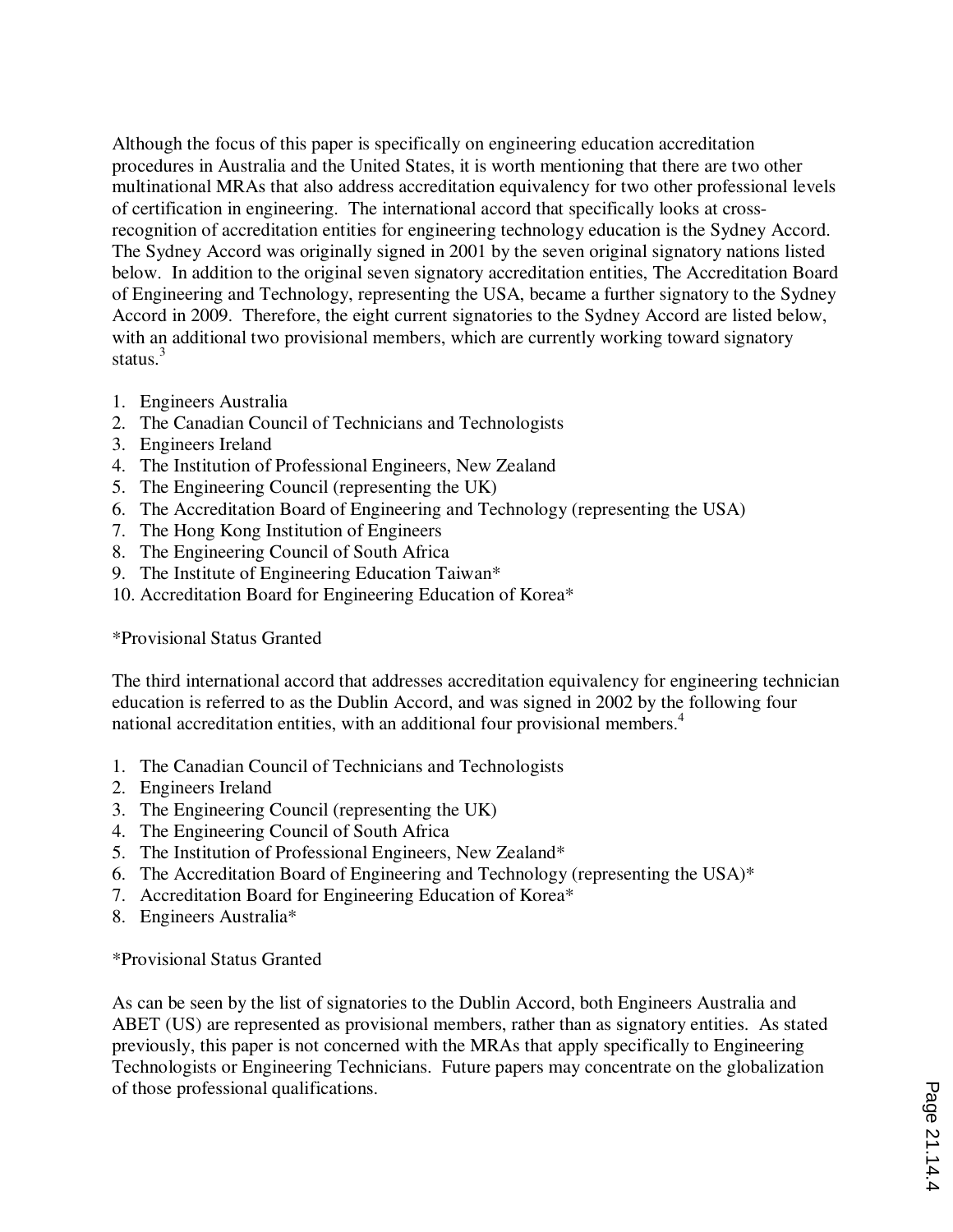### **The Similarities between IEAust and ABET Entry-level Engineering Criteria**

Examining all of the Program Educational Objectives and Student Outcomes that help form the framework of ABET's accreditation criteria, as well as examining the Stage 1 Competencies set out by Engineers Australia would require a monograph, rather than simply a contributed paper. However, there are similarities and differences between the two outcome-based criteria that the two separate accreditation entities signify are the typical competencies for an entry level Professional Engineer. ABET's Student Outcomes, as shown below in the column to the left, represent the typical profile that all entry-level engineers should have when they begin their careers.<sup>5</sup> The Stage One Competency Standards are the equivalent typical attributes that an entry-level engineer would be required to demonstrate for Engineers Australia. As can be seen from Table 1 below, many of the Student Outcomes stipulated by ABET have their parallels in parts of the Stage One Competencies. However, the Engineers Australia Stage One Competencies are a super-set of ABET's Student Outcomes. Those competencies that are parallels to the ABET Student Outcomes are shown below in the column to the left.<sup>6</sup>

| <b>Student Outcomes-ABET</b>                                                                                                                                                                                                                     | <b>Stage 1 Competencies and Elements of Competency-IEAust</b>                                                                                                                                                                                                                                                                                                                                                                                                                                                                                                                                                                                                                                                                                                                                                                                                                                                                                                                                                                                                                                                                                                                                                                                                                                                                                                                                                                                                                                                                                                                                                                                                                                                                                                                                                                                                                                                                                                                                                                                                                                                                                                                                                                           |
|--------------------------------------------------------------------------------------------------------------------------------------------------------------------------------------------------------------------------------------------------|-----------------------------------------------------------------------------------------------------------------------------------------------------------------------------------------------------------------------------------------------------------------------------------------------------------------------------------------------------------------------------------------------------------------------------------------------------------------------------------------------------------------------------------------------------------------------------------------------------------------------------------------------------------------------------------------------------------------------------------------------------------------------------------------------------------------------------------------------------------------------------------------------------------------------------------------------------------------------------------------------------------------------------------------------------------------------------------------------------------------------------------------------------------------------------------------------------------------------------------------------------------------------------------------------------------------------------------------------------------------------------------------------------------------------------------------------------------------------------------------------------------------------------------------------------------------------------------------------------------------------------------------------------------------------------------------------------------------------------------------------------------------------------------------------------------------------------------------------------------------------------------------------------------------------------------------------------------------------------------------------------------------------------------------------------------------------------------------------------------------------------------------------------------------------------------------------------------------------------------------|
| (a) an ability to apply knowledge of<br>mathematics, science, and engineering                                                                                                                                                                    | 1.1 Engages with the engineering discipline at a phenomenological level, applying sciences and<br>engineering fundamentals to systematic investigation, interpretation, analysis and innovative<br>solution of complex problems and broader aspects of engineering practice.                                                                                                                                                                                                                                                                                                                                                                                                                                                                                                                                                                                                                                                                                                                                                                                                                                                                                                                                                                                                                                                                                                                                                                                                                                                                                                                                                                                                                                                                                                                                                                                                                                                                                                                                                                                                                                                                                                                                                            |
| (b) an ability to design and conduct<br>experiments, as well as to analyze and<br>interpret data                                                                                                                                                 | 2.2 f, g and h) Designs and conducts experiments, analyses and interprets result data and formulates<br>reliable conclusions. Analyses sources of error in applied models and experiments; eliminates,<br>minimizes or compensates for such errors; quantifies significance of errors to any conclusions<br>drawn. Safely applies laboratory, test and experimental procedures appropriate to the engineering<br>discipline.                                                                                                                                                                                                                                                                                                                                                                                                                                                                                                                                                                                                                                                                                                                                                                                                                                                                                                                                                                                                                                                                                                                                                                                                                                                                                                                                                                                                                                                                                                                                                                                                                                                                                                                                                                                                            |
| (c) an ability to design a system,<br>component, or process to meet desired<br>needs within realistic constraints such as<br>economic, environmental, social,<br>political, ethical, health and safety,<br>manufacturability, and sustainability | 2.1 d, g and i) Competently addresses engineering problems involving uncertainty, ambiguity,<br>imprecise information and wide-ranging and sometimes conflicting technical and non-technical<br>factors. Identifies, quantifies, mitigates and manages technical, health, environmental, safety and<br>other contextual risks associated with engineering application in the designated engineering<br>discipline. Investigates complex problems using research-based knowledge and research methods.<br>1.5 a-e) Identifies and understands the interactions between engineering systems and people in the<br>social, cultural, environmental, commercial, legal and political contexts in which they operate,<br>including both the positive role of engineering in sustainable development and the potentially<br>adverse impacts of engineering activity in the engineering discipline. Is aware of the founding<br>principles of human factors relevant to the engineering discipline. Is aware of the fundamentals of<br>business and enterprise management. Identifies the structure, roles and capabilities of the<br>engineering workforce. Appreciates the issues associated with international engineering practice and<br>global operating contexts.<br>1.6 a, d and f) Applies systematic principles of engineering design relevant to the engineering<br>discipline. Appreciates the social, environmental and economic principles of sustainable engineering<br>practice. Appreciates the formal structures and methodologies of systems engineering as a holistic<br>basis for managing complexity and sustainability in engineering practice.<br>2.2 e) Applies formal systems engineering methods to address the planning and execution of<br>complex, problem solving and engineering projects.<br>2.3 a) Proficiently applies technical knowledge and open ended problem solving skills as well as<br>appropriate tools and resources to design components, elements, systems, plant, facilities and/or<br>processes to satisfy user requirements.<br>2.4 f) Demonstrates commitment to sustainable engineering practices and the achievement of<br>sustainable outcomes in all facets of engineering project work. |
| (d) an ability to function on                                                                                                                                                                                                                    | 3.6 b) Functions as an effective member or leader of diverse engineering teams, including those with                                                                                                                                                                                                                                                                                                                                                                                                                                                                                                                                                                                                                                                                                                                                                                                                                                                                                                                                                                                                                                                                                                                                                                                                                                                                                                                                                                                                                                                                                                                                                                                                                                                                                                                                                                                                                                                                                                                                                                                                                                                                                                                                    |
| multidisciplinary teams                                                                                                                                                                                                                          | multilevel, multi-disciplinary and multi-cultural dimensions.                                                                                                                                                                                                                                                                                                                                                                                                                                                                                                                                                                                                                                                                                                                                                                                                                                                                                                                                                                                                                                                                                                                                                                                                                                                                                                                                                                                                                                                                                                                                                                                                                                                                                                                                                                                                                                                                                                                                                                                                                                                                                                                                                                           |
| (e) an ability to identify, formulate, and<br>solve engineering problems                                                                                                                                                                         | 2.1 a-c) Identifies, discerns and characterizes salient issues, determines and analyses causes and<br>effects, justifies and applies appropriate simplifying assumptions, predicts performance and                                                                                                                                                                                                                                                                                                                                                                                                                                                                                                                                                                                                                                                                                                                                                                                                                                                                                                                                                                                                                                                                                                                                                                                                                                                                                                                                                                                                                                                                                                                                                                                                                                                                                                                                                                                                                                                                                                                                                                                                                                      |
|                                                                                                                                                                                                                                                  | behavior, synthesizes solution strategies and develops substantiated conclusions. Ensures that all                                                                                                                                                                                                                                                                                                                                                                                                                                                                                                                                                                                                                                                                                                                                                                                                                                                                                                                                                                                                                                                                                                                                                                                                                                                                                                                                                                                                                                                                                                                                                                                                                                                                                                                                                                                                                                                                                                                                                                                                                                                                                                                                      |
|                                                                                                                                                                                                                                                  | aspects of an engineering activity are soundly based on fundamental principles – by diagnosing, and                                                                                                                                                                                                                                                                                                                                                                                                                                                                                                                                                                                                                                                                                                                                                                                                                                                                                                                                                                                                                                                                                                                                                                                                                                                                                                                                                                                                                                                                                                                                                                                                                                                                                                                                                                                                                                                                                                                                                                                                                                                                                                                                     |
|                                                                                                                                                                                                                                                  | taking appropriate action with data, calculations, results, proposals, processes, practices, and                                                                                                                                                                                                                                                                                                                                                                                                                                                                                                                                                                                                                                                                                                                                                                                                                                                                                                                                                                                                                                                                                                                                                                                                                                                                                                                                                                                                                                                                                                                                                                                                                                                                                                                                                                                                                                                                                                                                                                                                                                                                                                                                        |
|                                                                                                                                                                                                                                                  | documented information that may be ill-founded, illogical, erroneous, unreliable or unrealistic.                                                                                                                                                                                                                                                                                                                                                                                                                                                                                                                                                                                                                                                                                                                                                                                                                                                                                                                                                                                                                                                                                                                                                                                                                                                                                                                                                                                                                                                                                                                                                                                                                                                                                                                                                                                                                                                                                                                                                                                                                                                                                                                                        |

**Table 1.1: Similarities of ABET Student Outcomes and IEAust Stage One Competencies**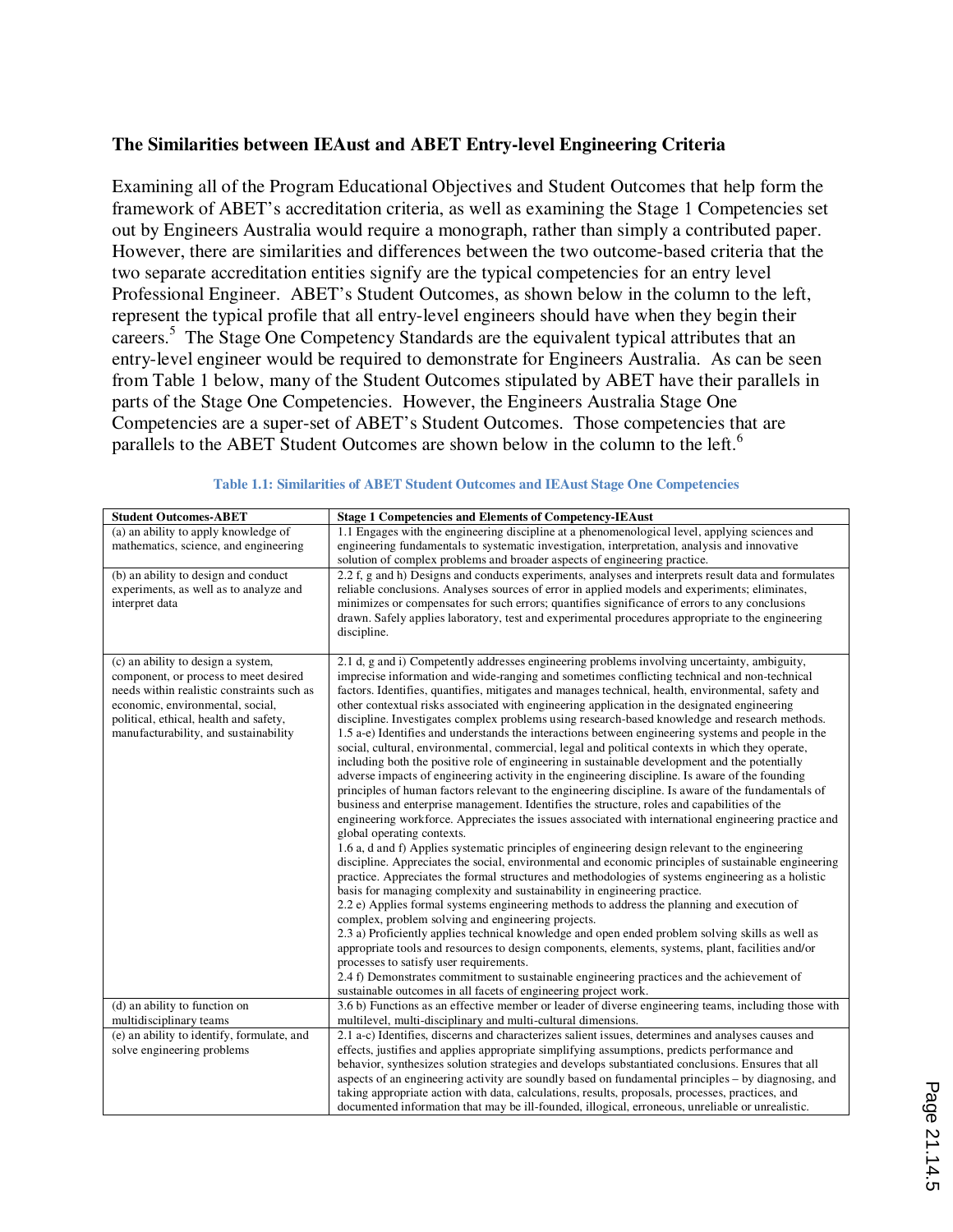|                                           | Competently addresses engineering problems involving uncertainty, ambiguity, imprecise                |
|-------------------------------------------|-------------------------------------------------------------------------------------------------------|
|                                           | information and wide-ranging and sometimes conflicting technical and non-technical factors.           |
| (f) an understanding of professional and  | 3.1 a-d) Demonstrates commitment to uphold the Engineers Australia - Code of Ethics, and              |
| ethical responsibility                    | established norms of professional conduct pertinent to the engineering discipline. Understands the    |
|                                           | need for 'due-diligence' in certification, compliance and risk management processes. Understands      |
|                                           | the accountabilities of the professional engineer and the broader engineering team for the safety of  |
|                                           | other people and for protection of the environment. Is aware of the fundamental principles of         |
|                                           | intellectual property rights and protection.                                                          |
| (g) an ability to communicate effectively | 3.2 a-b) Is proficient in listening, speaking, reading and writing English, including: comprehending  |
|                                           | critically and fairly the viewpoints of others; expressing information effectively and succinctly,    |
|                                           | issuing instruction, engaging in discussion, presenting arguments and justification, debating and     |
|                                           | negotiating - to technical and non-technical audiences and using textual, diagrammatic, pictorial and |
|                                           | graphical media best suited to the context; representing an engineering position, or the engineering  |
|                                           | profession at large to the broader community; appreciating the impact of body language, personal      |
|                                           | behavior and other non-verbal communication processes, as well as the fundamentals of human           |
|                                           | social behavior and their cross-cultural differences. Prepares high quality engineering documents     |
|                                           | such as progress and project reports, reports of investigations and feasibility studies, proposals,   |
|                                           | specifications, design records, drawings, technical descriptions and presentations pertinent to the   |
|                                           | engineering discipline.                                                                               |
| (h) the broad education necessary to      | 2.3 b) Addresses broad contextual constraints such as social, cultural, environmental, commercial,    |
| understand the impact of engineering      | legal political and human factors, as well as health, safety and sustainability imperatives as an     |
| solutions in a global, economic,          | integral part of the design process.                                                                  |
| environmental, and societal context       | 3.3 c) Is aware of broader fields of science, engineering, technology and commerce from which new     |
|                                           | ideas and interfaces may be drawn and readily engages with professionals from these fields to         |
|                                           | exchange ideas.                                                                                       |
| (i) a recognition of the need for, and an | 3.5 c) Demonstrates commitment to life-long learning and professional development.                    |
| ability to engage in life-long learning   |                                                                                                       |
| (i) a knowledge of contemporary issues    | 2.4 c) Accommodates relevant contextual issues into all phases of engineering project work,           |
|                                           | including the fundamentals of business planning and financial management                              |
| (k) An ability to use the techniques,     | 2.2 a-d) Proficiently identifies, selects and applies the materials, components, devices, systems,    |
| skills, and modern engineering tools      | processes, resources, plant and equipment relevant to the engineering discipline. Constructs or       |
| necessary for engineering practice.       | selects and applies from a qualitative description of a phenomenon, process, system, component or     |
|                                           | device a mathematical, physical or computational model based on fundamental scientific principles     |
|                                           | and justifiable simplifying assumptions. Determines properties, performance, safe working limits,     |
|                                           | failure modes, and other inherent parameters of materials, components and systems relevant to the     |
|                                           | engineering discipline. Applies a wide range of engineering tools for analysis, simulation,           |
|                                           | visualization, synthesis and design, including assessing the accuracy and limitations of such tools,  |
|                                           | and validation of their results.                                                                      |

The full Engineers Australia Stage One Competency requirements are included in Appendix A of this paper. As can be seen from reviewing the IEAust Stage 1 Competencies in Appendix A, the IEAust Competencies demonstrate much more expansive outcomes-based specifications than are detailed in the ABET Student Outcomes requirements.

## **The Differences between IEAust and ABET Entry-level Engineering Criteria**

The differences between the ABET Student Outcomes and the IEAust Stage One Competencies are in the details, rather than in the intent of the two outcome-based assessment criterion. For instance, the ABET Student Outcomes never specifically mention that the entry-level engineer should have an understanding of "the basis and relevance of standards and codes of practice". It could be argued that that outcome is vaguely implied in ABET Student Outcomes f, h and k, but not specifically stated anywhere. In the following three Tables, numerous other specific IEAust Stage 1 Competencies that do not have specific stated parallels in the ABET Student Outcomes a-k are discussed. Please refer to the "Comments" column concerning the stated differences.

#### **Table 1.2: Differences between IEAust Stage 1 Knowledge and Skill Base and ABET Student Outcomes**

| ELEMENT OF COMPETENCY              | INDICATORS OF ATTAINMENT                                              | Comments                          |
|------------------------------------|-----------------------------------------------------------------------|-----------------------------------|
| 1.2 Conceptual understanding of    | a) Develops and fluently applies relevant investigation analysis,     | <b>ABET Student Outcomes does</b> |
| the mathematics, numerical         | interpretation, assessment, characterization, prediction, evaluation, | not specify that the Entry-level  |
| analysis, statistics, and computer | modeling, decision making, measurement, evaluation, knowledge         | engineer must understand          |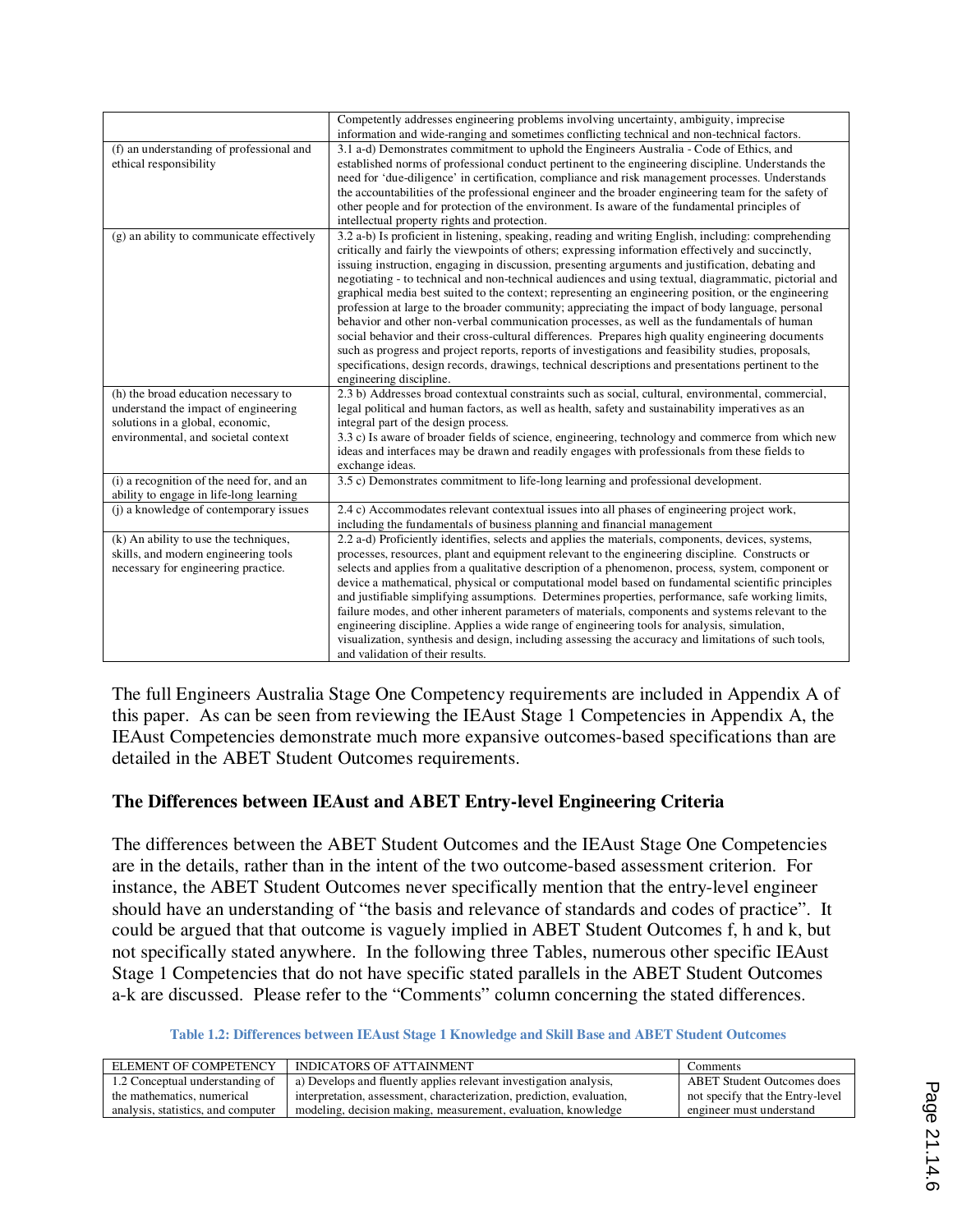| and information sciences which     | management and communication tools and techniques pertinent to the           | probability, statistics and       |
|------------------------------------|------------------------------------------------------------------------------|-----------------------------------|
| underpin the engineering           | engineering discipline.                                                      | computer sciences as stipulated   |
| discipline.                        |                                                                              | in the Element of Competency      |
| 1.3 In depth understanding of      | a) Proficiently applies advanced technical knowledge and skills in at least  | <b>ABET</b> Student Outcomes does |
| specialist bodies of knowledge     | one specialist practice domain of the engineering discipline.                | not specify that the Entry-level  |
| within the engineering discipline. |                                                                              | engineer must be a specialist in  |
|                                    |                                                                              | one discipline of engineering     |
| 1.4 Discernment of knowledge       | a) Identifies and critically appraises current developments, advanced        | <b>ABET</b> Student Outcomes does |
| development and research           | technologies, emerging issues and interdisciplinary linkages in at least one | not specify that the Entry-level  |
| directions within the engineering  | specialist practice domain of the engineering discipline.                    | engineer must understand          |
| discipline.                        | b) Interprets and applies selected research literature to inform engineering | contemporary research             |
|                                    | application in at least one specialist domain of the engineering discipline. | directions within engineering     |
| 1.6 Understanding of the scope,    | b) Appreciates the basis and relevance of standards and codes of practice,   | <b>ABET</b> Student Outcomes does |
| principles, norms,                 | as well as legislative and statutory requirements applicable to the          | not specify that the Entry-level  |
| accountabilities and bounds of     | engineering discipline.                                                      | engineer should understand        |
| contemporary engineering           | c) Appreciates the principles of safety engineering, risk management and     | engineering standards, design     |
| practice in the engineering        | the health and safety responsibilities of the professional engineer,         | codes or statutory                |
| discipline.                        | including legislative requirements applicable to the engineering discipline. | requirements. Nor does it         |
|                                    | e) Understands the fundamental principles of engineering project             | specify safety requirements,      |
|                                    | management as a basis for planning, organizing and managing resources.       | ergonomics or project             |
|                                    |                                                                              | management.                       |

#### **Table 1.3: Differences between IEAust Stage 1 Engineering Application Ability and ABET Student Outcomes**

| ELEMENT OF COMPETENCY                                                                            | INDICATORS OF ATTAINMENT                                                                                                                                                                                                                                                                                                                                                                                                                                                                                                                                                                                                                                                                                                                                                                                                                                                                                                                                                                                                                                                                                                                                                                                                                                                                                                                                                                                                                                                                                                                                                                                                                                              | Comments                                                                                                                                                                                                                                                                                                                                                     |
|--------------------------------------------------------------------------------------------------|-----------------------------------------------------------------------------------------------------------------------------------------------------------------------------------------------------------------------------------------------------------------------------------------------------------------------------------------------------------------------------------------------------------------------------------------------------------------------------------------------------------------------------------------------------------------------------------------------------------------------------------------------------------------------------------------------------------------------------------------------------------------------------------------------------------------------------------------------------------------------------------------------------------------------------------------------------------------------------------------------------------------------------------------------------------------------------------------------------------------------------------------------------------------------------------------------------------------------------------------------------------------------------------------------------------------------------------------------------------------------------------------------------------------------------------------------------------------------------------------------------------------------------------------------------------------------------------------------------------------------------------------------------------------------|--------------------------------------------------------------------------------------------------------------------------------------------------------------------------------------------------------------------------------------------------------------------------------------------------------------------------------------------------------------|
| 2.1 Application of established<br>engineering methods to complex<br>engineering problem solving. | e) Conceptualizes alternative engineering approaches and evaluates<br>potential outcomes against appropriate criteria to justify an optimal<br>solution choice.<br>f) Critically reviews and applies relevant standards and codes of practice<br>underpinning the engineering discipline and nominated specializations.<br>h) Interprets and ensures compliance with relevant legislative and statutory<br>requirements applicable to the engineering discipline.                                                                                                                                                                                                                                                                                                                                                                                                                                                                                                                                                                                                                                                                                                                                                                                                                                                                                                                                                                                                                                                                                                                                                                                                     | <b>ABET Student Outcomes does</b><br>not specify that the Entry-level<br>engineer should use alternative<br>approaches, optimal solutions<br>or work to relevant standards.                                                                                                                                                                                  |
| 2.2 Fluent application of<br>engineering techniques, tools and<br>resources.                     | i) Understands the need for systematic management of the acquisition,<br>commissioning, operation, upgrade, monitoring and maintenance of<br>engineering plant, facilities, equipment and systems.<br>i) Understands the role of quality management systems, tools and<br>processes within a culture of continuous improvement.                                                                                                                                                                                                                                                                                                                                                                                                                                                                                                                                                                                                                                                                                                                                                                                                                                                                                                                                                                                                                                                                                                                                                                                                                                                                                                                                       | <b>ABET Student Outcomes does</b><br>not specify that the Entry-level<br>engineer needs to understand<br>systematic management<br>processes, facilities design or<br>the role of quality management<br>systems.                                                                                                                                              |
| 2.3 Application of systematic<br>engineering synthesis and design<br>processes.                  | c) Executes and leads a whole systems design cycle approach including<br>tasks such as: - determining client requirements and identifying the impact<br>of relevant contextual factors, including business planning and costing<br>targets;<br>- systematically addressing sustainability criteria;<br>- working within projected development, production and implementation<br>constraints;<br>- eliciting, scoping and documenting the required outcomes of the design<br>task and defining acceptance criteria;<br>- identifying assessing and managing technical, health and safety risks<br>integral to the design process;<br>- writing engineering specifications, that fully satisfy the formal<br>requirements;<br>- ensuring compliance with essential engineering standards and codes of<br>practice:<br>- partitioning the design task into appropriate modular, functional<br>elements; that can be separately addressed and subsequently integrated<br>through defined interfaces;<br>- identifying and analyzing possible design approaches and justifying an<br>optimal approach;<br>- developing and completing the design using appropriate engineering<br>principles, tools, and processes;<br>- integrating functional elements to form a coherent design solution;<br>- quantifying the materials, components, systems, equipment, facilities,<br>engineering resources and operating arrangements needed for<br>implementation of the solution;<br>- checking the design solution for each element and the integrated system<br>against the engineering specifications;<br>- devising and documenting tests that will verify performance of the | <b>ABET Student Outcomes does</b><br>not specify that the Entry-level<br>engineer should approach tasks<br>with a view to holistic systems<br>design, including business<br>planning and costing targets.<br>Although the design process is<br>mentioned in the ABET<br>Student Outcomes, it has not<br>been laid out in such detail as<br>is shown at left. |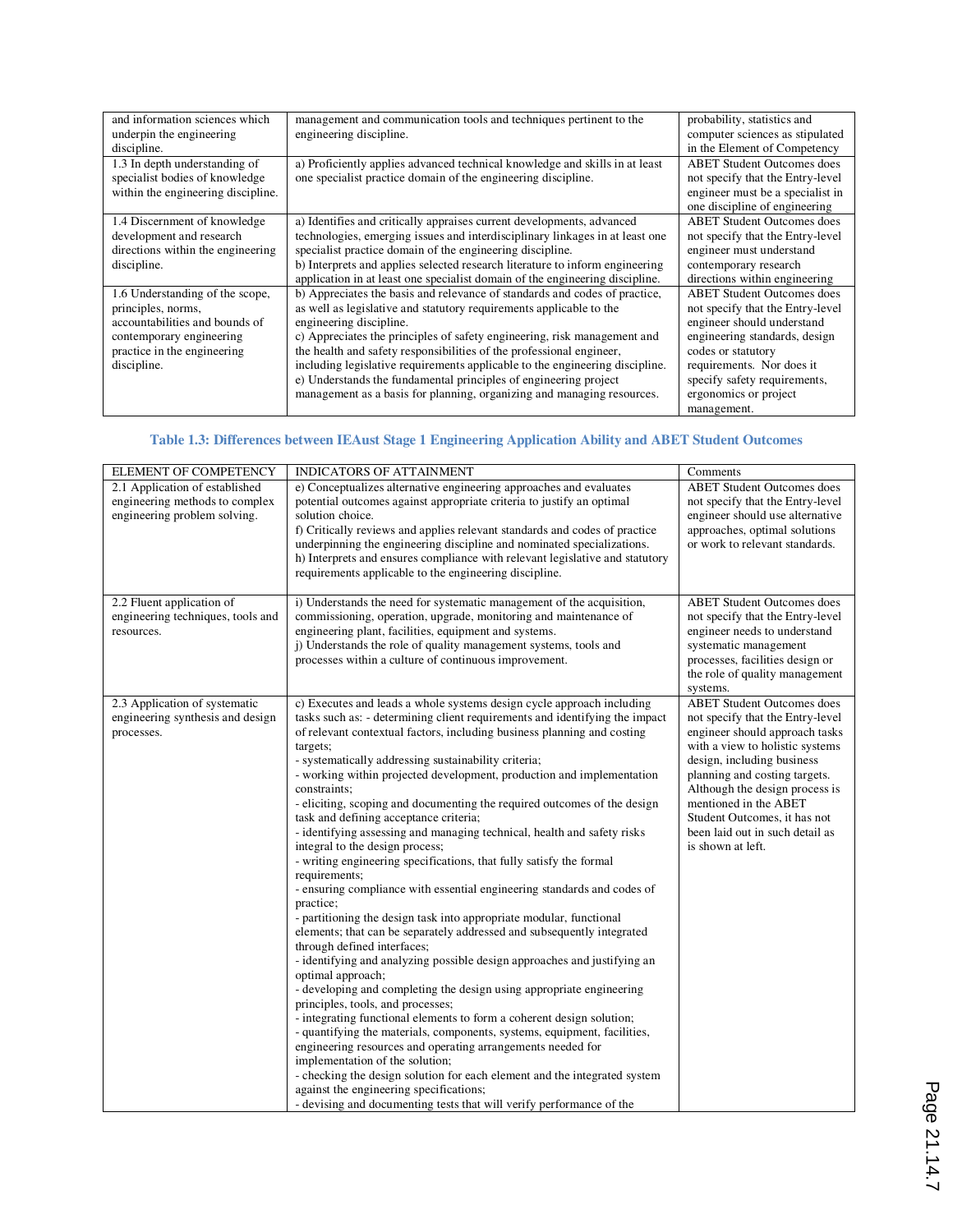|                                                                                                          | elements and the integrated realization;<br>- prototyping/implementing the design solution and verifying performance<br>against specification;<br>- documenting, commissioning and reporting the design outcome.<br>d) Is aware of the accountabilities of the professional engineer in relation<br>to the 'design authority' role.                                                                                                                                                                                                                                                                                                                                                                                                                  |                                                                                                                                                                                                                                   |
|----------------------------------------------------------------------------------------------------------|------------------------------------------------------------------------------------------------------------------------------------------------------------------------------------------------------------------------------------------------------------------------------------------------------------------------------------------------------------------------------------------------------------------------------------------------------------------------------------------------------------------------------------------------------------------------------------------------------------------------------------------------------------------------------------------------------------------------------------------------------|-----------------------------------------------------------------------------------------------------------------------------------------------------------------------------------------------------------------------------------|
| 2.4 Application of systematic<br>approaches to the conduct and<br>management of engineering<br>projects. | a) Contributes to and/or manages complex engineering project activity, as<br>a member and/or as leader of an engineering team.<br>b) Seeks out the requirements and associated resources and realistically<br>assesses the scope, dimensions, scale of effort and indicative costs of a<br>complex engineering project.<br>d) Proficiently applies basic systems engineering and/or project<br>management tools and processes to the planning and execution of project<br>work, targeting the delivery of a significant outcome to a professional<br>standard.<br>e) Is aware of the need to plan and quantify performance over the full life-<br>cycle of a project, managing engineering performance within the overall<br>implementation context. | <b>ABET</b> Student Outcomes does<br>not specify that the Entry-level<br>engineer should have the<br>rigorous training in Project<br>Management that is detailed in<br>the Element of Competency<br>that is detailed to the left. |

# **Table 1.4: Differences between IEAust Stage 1 Professional and Personal Attributes and ABET Student Outcomes**

| ELEMENT OF COMPETENCY                                       | INDICATORS OF ATTAINMENT                                                                                                                                                                                                                                                                                                                                                                                                                                                                                                                                                                                                                                                                                                                                                                                                                                                                                     | Comments                                                                                                                                                                                                                                                                                                                                                            |
|-------------------------------------------------------------|--------------------------------------------------------------------------------------------------------------------------------------------------------------------------------------------------------------------------------------------------------------------------------------------------------------------------------------------------------------------------------------------------------------------------------------------------------------------------------------------------------------------------------------------------------------------------------------------------------------------------------------------------------------------------------------------------------------------------------------------------------------------------------------------------------------------------------------------------------------------------------------------------------------|---------------------------------------------------------------------------------------------------------------------------------------------------------------------------------------------------------------------------------------------------------------------------------------------------------------------------------------------------------------------|
| 3.3 Creative, innovative and pro-<br>active demeanor.       | a) Applies creative approaches to identify and develop alternative<br>concepts, solutions and procedures, appropriately challenges engineering<br>practices from technical and non-technical viewpoints; identifies new<br>technological opportunities.<br>b) Seeks out new developments in the engineering discipline and<br>specializations and applies fundamental knowledge and systematic<br>processes to evaluate and report potential.                                                                                                                                                                                                                                                                                                                                                                                                                                                                | <b>ABET Student Outcomes does</b><br>not specify that the Entry-level<br>engineer must seek to always<br>be creative and pursue<br>alternative problem solutions.<br>Nor does it specify that the<br>engineer must always be<br>seeking out new developments<br>to assist them with their<br>problem solutions.                                                     |
| 3.4 Professional use and<br>management of information.      | a) Is proficient in locating and utilizing information - including accessing,<br>systematically searching, analyzing, evaluating and referencing relevant<br>published works and data; is proficient in the use of indexes, bibliographic<br>databases and other search facilities.<br>b) Critically assesses the accuracy, reliability and authenticity of<br>information.<br>c) Is aware of common document identification, tracking and control<br>procedures.                                                                                                                                                                                                                                                                                                                                                                                                                                            | <b>ABET</b> Student Outcomes does<br>not specify that the Entry-level<br>engineer should be an expert in<br>information accessing,<br>processing and referencing.<br>Nor does it specify that the<br>engineer should be fluent in<br>document searching and<br>publication.                                                                                         |
| 3.5 Orderly management of self<br>and professional conduct. | a) Demonstrates commitment to critical self-review and performance<br>evaluation against appropriate criteria as a primary means of tracking<br>personal development needs and achievements.<br>b) Understands the importance of being a member of a professional and<br>intellectual community, learning from its knowledge and standards, and<br>contributing to their maintenance and advancement.<br>d) Manages time and processes effectively, prioritizes competing demands<br>to achieve personal, career and organizational goals and objectives.<br>e) Thinks critically and applies an appropriate balance of logic and<br>intellectual criteria to analysis, judgment and decision making.<br>f) Presents a professional image in all circumstances, including relations<br>with clients, stakeholders, as well as with professional and technical<br>colleagues across wide ranging disciplines. | <b>ABET Student Outcomes does</b><br>not specify that the Entry-level<br>engineer should constantly be<br>committed to self-review and<br>personal development.<br>Lifelong learning does not<br>equate to professional<br>development. Nor does it<br>specify the importance of time<br>management. Nor does it<br>require a "professional image"<br>at all times. |
| 3.6 Effective team membership<br>and team leadership.       | a) Understands the fundamentals of team dynamics and leadership.<br>c) Earns the trust and confidence of colleagues through competent and<br>timely completion of tasks.<br>d) Recognizes the value of alternative and diverse viewpoints, scholarly<br>advice and the importance of professional networking.<br>e) Confidently pursues and discerns expert assistance and professional<br>advice.<br>f) Takes initiative and fulfils the leadership role whilst respecting the<br>agreed roles of others.                                                                                                                                                                                                                                                                                                                                                                                                   | <b>ABET Student Outcomes does</b><br>not specify that the Entry-level<br>engineer must have team<br>leadership capabilities. It<br>states that the engineer must be<br>able to function on<br>multidisciplinary teams, but it<br>does not require them to be<br>leaders of the team, whereas<br>Australian entry-level<br>engineers must also be leaders.           |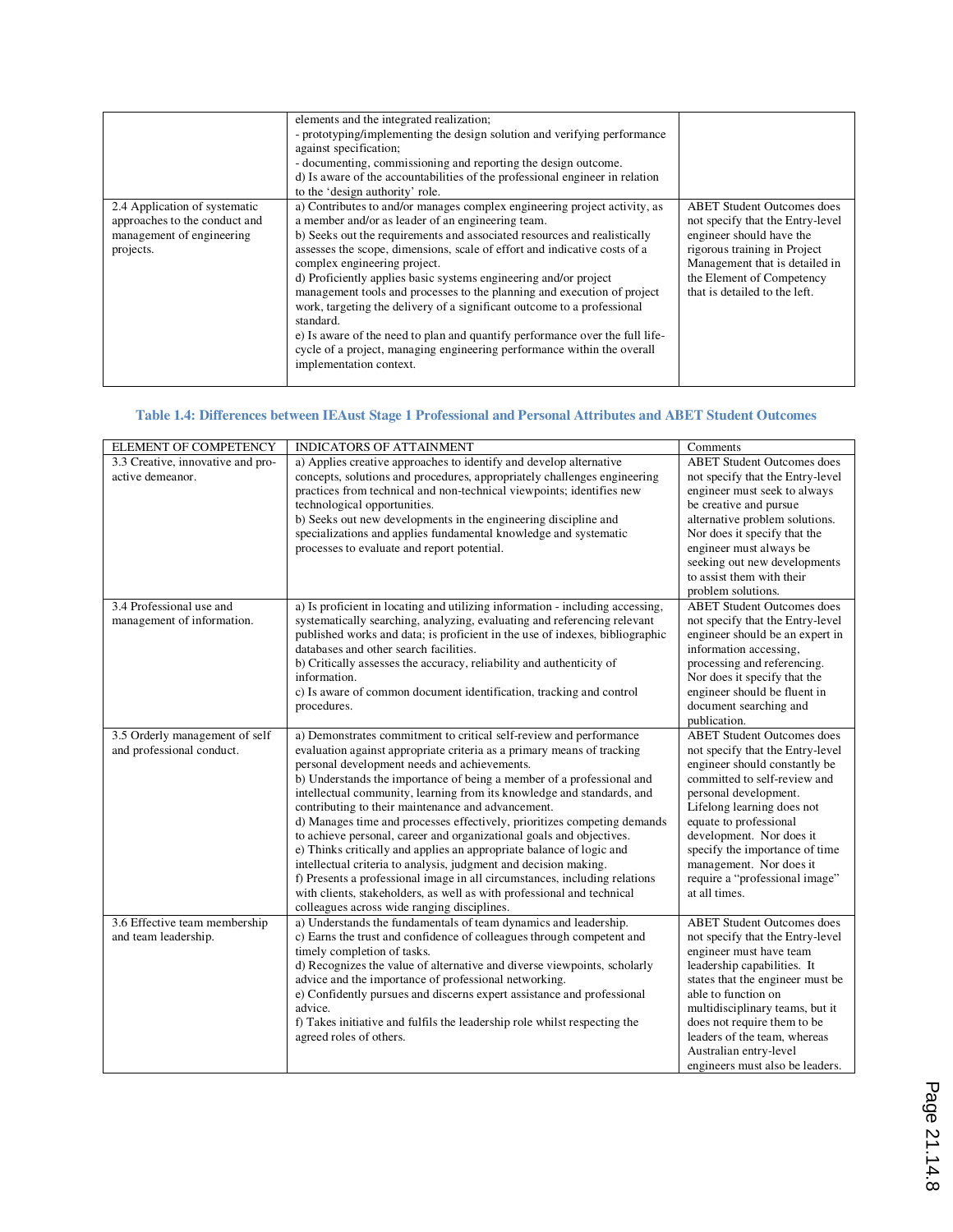As can be seen from the previous three Tables, the IEAust Stage 1 Competencies are much more detailed and specific as to what an Australian entry-level engineer should be when they graduate into the workforce, as compared to the more indefinite ABET Student Outcomes. The predominant reason for this is that the IEAust Stage 1 Competencies are also determinant of the skills that an entry-level engineer should have when gaining certification as a practicing engineer within Engineers Australia. The ABET Student Outcomes are more designed from an academic accreditation purpose, rather than professional certification as a practicing engineer, which is usually performed by the Professional Societies of the respective engineering discipline.

### **Differences between Application, Assessment and Duration of Program Accreditation**

In addition to the differences between entry-level engineering attributes, there are also differences in the structure of the Accreditation Management Systems (AMS) that are used by ABET and Engineers Australia in accrediting educational programs in each of their separate countries. These differences are not major, but are highlighted in the differences in the application procedures, assessment evaluations and program accreditation duration time periods. As can be seen from the comparison Table 1.5 shown below, there are many similarities, but there are also several major differences.

| <b>Accreditation Management</b>                      | <b>ABET</b> Procedural Structure                                                                                                                                                                                                                                                                                                                                                                                                                                                                                                                                                                                                                                                                                                                                                                                                                                    | <b>IEAust Procedural Structure</b>                                                                                                                                                                                                                                                                                        |
|------------------------------------------------------|---------------------------------------------------------------------------------------------------------------------------------------------------------------------------------------------------------------------------------------------------------------------------------------------------------------------------------------------------------------------------------------------------------------------------------------------------------------------------------------------------------------------------------------------------------------------------------------------------------------------------------------------------------------------------------------------------------------------------------------------------------------------------------------------------------------------------------------------------------------------|---------------------------------------------------------------------------------------------------------------------------------------------------------------------------------------------------------------------------------------------------------------------------------------------------------------------------|
| <b>Systems Parameter</b>                             |                                                                                                                                                                                                                                                                                                                                                                                                                                                                                                                                                                                                                                                                                                                                                                                                                                                                     |                                                                                                                                                                                                                                                                                                                           |
| Accreditation Cycle Time                             | Full Period-6 years                                                                                                                                                                                                                                                                                                                                                                                                                                                                                                                                                                                                                                                                                                                                                                                                                                                 | Full Period-5 years                                                                                                                                                                                                                                                                                                       |
| Duration                                             |                                                                                                                                                                                                                                                                                                                                                                                                                                                                                                                                                                                                                                                                                                                                                                                                                                                                     |                                                                                                                                                                                                                                                                                                                           |
| Application for Accreditation                        | No request for provisional accreditation.<br>Request for Evaluation—Only after the program has produced graduates                                                                                                                                                                                                                                                                                                                                                                                                                                                                                                                                                                                                                                                                                                                                                   | Request for provisional<br>accreditation occurs when a<br>program begins enrolling<br>students. Request for full<br>accreditation occurs when the<br>program has produced<br>graduates                                                                                                                                    |
| Duration of the Accreditation<br>Process             | 18 months from the application for a Request for Evaluation for full<br>accreditation                                                                                                                                                                                                                                                                                                                                                                                                                                                                                                                                                                                                                                                                                                                                                                               | 6-8 months for provisional<br>accreditation<br>6-8 months for full<br>accreditation                                                                                                                                                                                                                                       |
| Assessment Timeline for an<br>Institution's Programs | Program Evaluations follow an accreditation timeline associated with the<br>individual programs. However, program accreditation can be aligned by a<br>request from the institution.                                                                                                                                                                                                                                                                                                                                                                                                                                                                                                                                                                                                                                                                                | Program Evaluations are<br>grouped together so that an<br>institution's programs are<br>assessed together at the same<br>time                                                                                                                                                                                             |
| Provisional Accreditation                            | Does not exist for ABET accreditation                                                                                                                                                                                                                                                                                                                                                                                                                                                                                                                                                                                                                                                                                                                                                                                                                               | If granted, provisional<br>accreditation is granted when a<br>new program begins enrolling<br>new students.                                                                                                                                                                                                               |
| Possible Accreditation<br><b>Assessment Outcomes</b> | NGR (Next General Review) – This action indicates that the program has no<br>Deficiencies or Weaknesses. This action is taken only after a<br>Comprehensive General Review and has a typical duration of six years.<br>IR (Interim Report) - This action indicates that the program has one or more<br>Weaknesses. The Weaknesses are such that a progress report will be<br>required to evaluate the remedial actions taken by the institution. This action<br>has a typical duration of two years.<br>IV (Interim Visit) – This action indicates that the program has one or more<br>Weaknesses. The Weaknesses are such that an on-site review will be<br>required to evaluate the remedial actions taken by the institution. This action<br>has a typical duration of two years.<br>SCR (Show Cause Report) – This action indicates that a currently accredited | Accredited<br>Not Accredited—an appeals<br>process is available that will re-<br>assess the decision, and may<br>re-visit the institution and<br>program. The appeal sub-<br>committee's decision is final.<br>Sometimes an interim report is<br>required within 12 months of a<br>visit to address specific<br>problems. |

#### **Table 1.5: Comparison of ABET and IEAust Accreditation Management Policies and Procedures**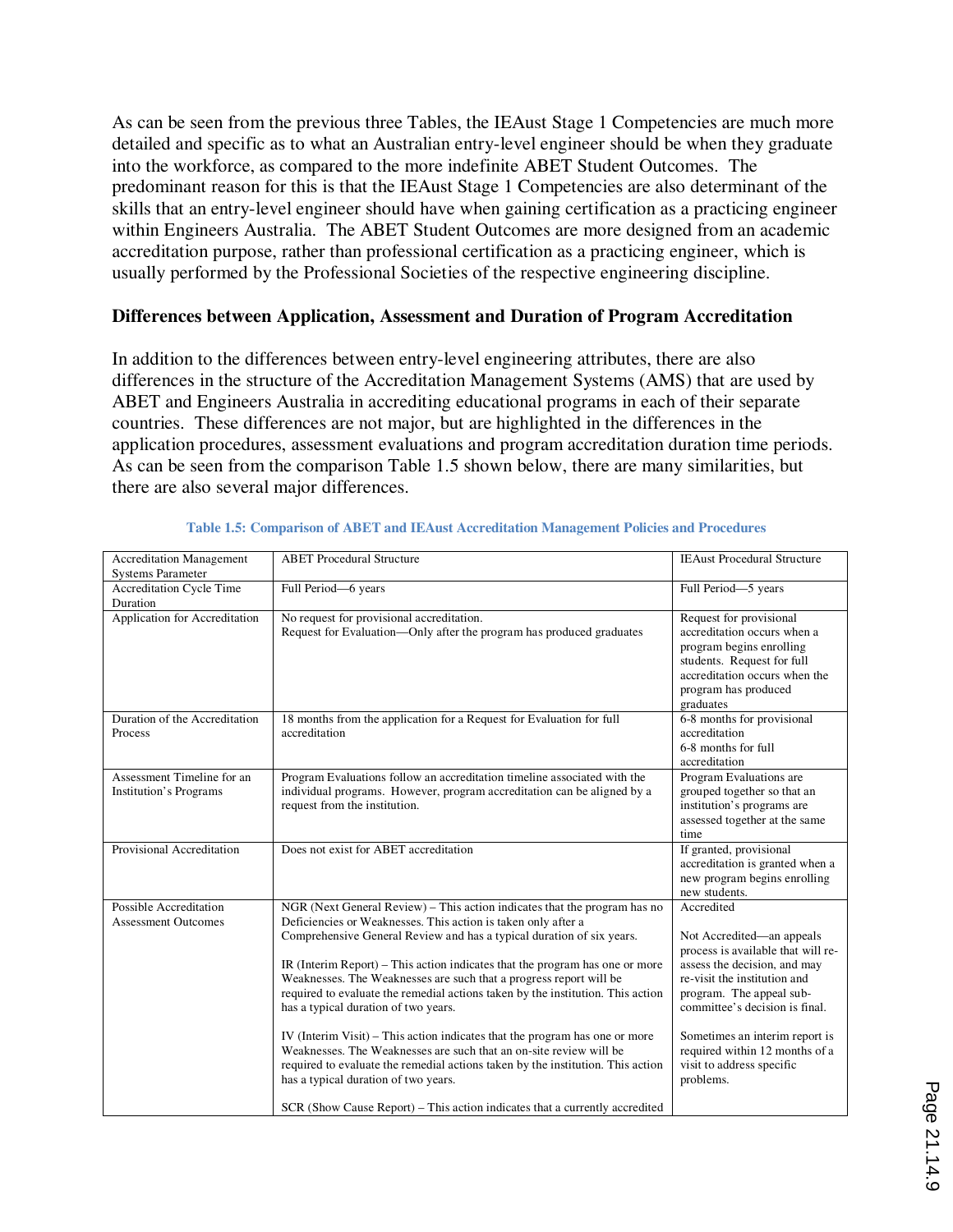| program has one or more Deficiencies. The Deficiencies are such that a<br>progress report will be required to evaluate the remedial actions taken by the<br>institution. This action has a typical duration of two years. This action<br>cannot follow a previous SC action for the same Deficiency(s).                                                                                                                                                                                                                                                                                                  |  |
|----------------------------------------------------------------------------------------------------------------------------------------------------------------------------------------------------------------------------------------------------------------------------------------------------------------------------------------------------------------------------------------------------------------------------------------------------------------------------------------------------------------------------------------------------------------------------------------------------------|--|
| SCV (Show Cause Visit) - This action indicates that a currently accredited<br>program has one or more Deficiencies. The Deficiencies are such that an on-<br>site review will be required to evaluate the remedial actions taken by the<br>institution. This action has a typical duration of two years. This action<br>cannot follow a previous SC action for the same Deficiencies                                                                                                                                                                                                                     |  |
| RE (Report Extended) – This action indicates that satisfactory remedial<br>action has been taken by the institution with respect to Weaknesses<br>identified in the prior IR action. This action is taken only<br>after an IR review. This action extends accreditation to the next General<br>Review and has a typical duration of either two or four years.                                                                                                                                                                                                                                            |  |
| VE (Visit Extended) -- This action indicates that satisfactory remedial action<br>has been taken by the institution with respect to Weaknesses identified in<br>the prior IV action. This action is taken only after an IV review. This action<br>extends accreditation to the next General Review and has a typical duration<br>of either two or four years.                                                                                                                                                                                                                                            |  |
| SE (Show Cause Extended) -- This action indicates that satisfactory<br>remedial action has been taken by the institution with respect to all<br>Deficiencies and Weaknesses identified in the prior SC action. This action is<br>taken only after either a SCR or SCV review. This action typically extends<br>accreditation to the next General Review and has a typical duration of either<br>two or four years.                                                                                                                                                                                       |  |
| NA (Not to Accredit) -- This action indicates that the program has<br>Deficiencies such that the program is not in compliance with the applicable<br>criteria. This action is usually taken only after a SCR or SCV review, or the<br>review of a new, unaccredited program. Accreditation is not extended as a<br>result of this action. This action can be appealed as specified in the Appeals<br>Section (II.L.) of this document. II.G.12.i.(1)An Executive Summary of the<br>findings leading to the not-to-accredit action will be provided to the<br>institution along with the Final Statement. |  |
| T (Terminate) – This action is generally taken in response to a request by an<br>institution that accreditation be extended for a program that is being phased<br>out. The intent is to provide accreditation coverage for students remaining in<br>the program. II.G.12. $i(1)$ The duration of this action may be up to three<br>years.                                                                                                                                                                                                                                                                |  |

As can be seen from the table above, there are major differences in the active accreditation time period, as well as the possible outcomes of the Accreditation Assessment Process. Engineers Australia either accredits or does not accredit the program, whereas ABET has numerous other possible outcomes that provide for interim visits to overcome any weaknesses or deficiencies that may have been determined during the accreditation process.

## **Conclusions**

Despite ABET and Engineers Australia both being signatories to the Washington Accord, there remain significant differences between the two accreditation systems. This may be because the two systems have different purposes – ABET provides academic accreditation while Engineers Australia provides accreditation for the purposes of graduate membership of EA and, ultimately, Chartered membership. It seems that ABET could benefit from the very detailed description of the graduate outcomes, whereas Engineers Australia could learn from ABET's approach toward a variety of possible accreditation outcomes. Conditional accreditation, interim reports and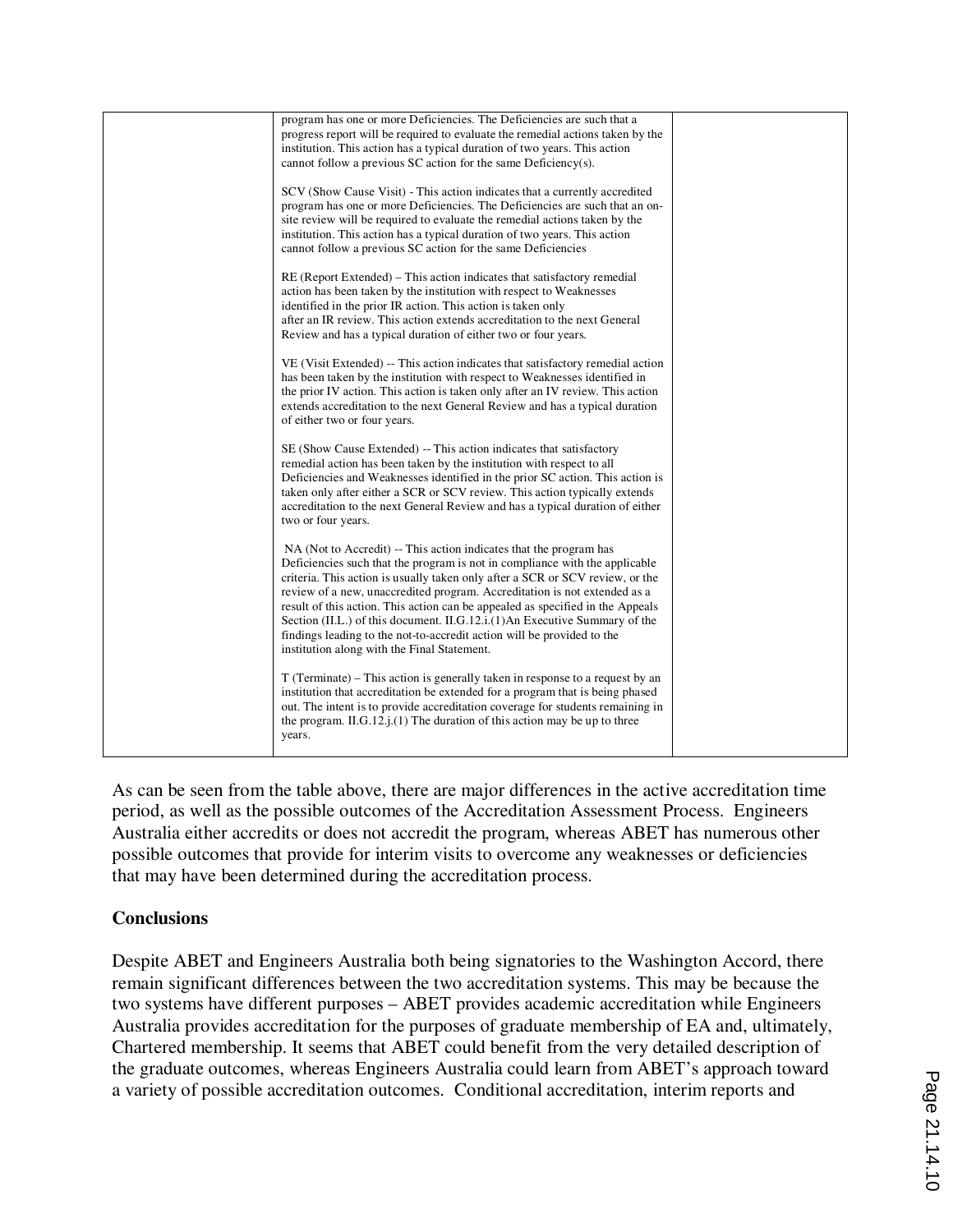quality assurance of the Program Outcomes are all areas in which Engineers Australia could possibly learn from reviewing ABET's standard policies and procedures.

# Appendix A

## Engineers Australia (IEAust) Stage 1 Competencies and Elements of Competency

### **Table A.1: Knowledge and Skill Base: Elements and Indicators**

| ELEMENT OF COMPETENCY                    | INDICATORS OF ATTAINMENT                                                                                 |
|------------------------------------------|----------------------------------------------------------------------------------------------------------|
| 1.1 Comprehensive, theory based          | a) Engages with the engineering discipline at a phenomenological level, applying sciences and            |
| understanding of the underpinning        | engineering fundamentals to systematic investigation, interpretation, analysis and innovative            |
| natural and physical sciences and the    | solution of complex problems and broader aspects of engineering practice.                                |
| engineering fundamentals applicable      |                                                                                                          |
| to the engineering discipline.           |                                                                                                          |
| 1.2 Conceptual understanding of the,     | a) Develops and fluently applies relevant investigation analysis, interpretation, assessment,            |
| mathematics, numerical analysis,         | characterization, prediction, evaluation, modeling, decision making,                                     |
| statistics, and computer and information | measurement, evaluation, knowledge management and communication tools and techniques                     |
| sciences which underpin the engineering  | pertinent to the engineering discipline.                                                                 |
| discipline.                              |                                                                                                          |
| 1.3 In depth understanding of specialist | a) Proficiently applies advanced technical knowledge and skills in at least one specialist practice      |
| bodies of knowledge within the           | domain of the engineering discipline.                                                                    |
| engineering discipline.                  |                                                                                                          |
| 1.4 Discernment of knowledge             | a) Identifies and critically appraises current developments, advanced technologies, emerging issues      |
| development and research directions      | and interdisciplinary linkages in at least one specialist practice domain of the engineering discipline. |
| within the engineering discipline.       | b) Interprets and applies selected research literature to inform engineering application in at least one |
|                                          | specialist domain of the engineering discipline.                                                         |
| 1.5 Knowledge of contextual factors      | a) Identifies and understands the interactions between engineering systems and people in the social,     |
| impacting the engineering discipline.    | cultural, environmental, commercial, legal and political contexts in which they operate, including       |
|                                          | both the positive role of engineering in sustainable development and the potentially adverse impacts     |
|                                          | of engineering activity in the engineering discipline.                                                   |
|                                          | b) Is aware of the founding principles of human factors relevant to the engineering discipline.          |
|                                          | c) Is aware of the fundamentals of business and enterprise management.                                   |
|                                          | d) Identifies the structure, roles and capabilities of the engineering workforce.                        |
|                                          | e) Appreciates the issues associated with international engineering practice and global operating        |
|                                          | contexts.                                                                                                |
| 1.6 Understanding of the scope,          | a) Applies systematic principles of engineering design relevant to the engineering discipline.           |
| principles, norms, accountabilities and  | b) Appreciates the basis and relevance of standards and codes of practice, as well as legislative and    |
| bounds of contemporary engineering       | statutory requirements applicable to the engineering discipline.                                         |
| practice in the engineering discipline.  | c) Appreciates the principles of safety engineering, risk management and the health and safety           |
|                                          | responsibilities of the professional engineer, including legislative requirements applicable to the      |
|                                          | engineering discipline.                                                                                  |
|                                          | d) Appreciates the social, environmental and economic principles of sustainable engineering              |
|                                          | practice.                                                                                                |
|                                          | e) Understands the fundamental principles of engineering project management as a basis for               |
|                                          | planning, organizing and managing resources.                                                             |
|                                          | f) Appreciates the formal structures and methodologies of systems engineering as a holistic basis for    |
|                                          | managing complexity and sustainability in engineering practice.                                          |

#### **Table A2: Engineering Application Ability: Elements and Indicators**

| ELEMENT OF COMPETENCY          | <b>INDICATORS OF ATTAINMENT</b>                                                                       |
|--------------------------------|-------------------------------------------------------------------------------------------------------|
| 2.1 Application of established | a) Identifies, discerns and characterizes salient issues, determines and analyses causes and effects, |
| engineering methods to complex | justifies and applies appropriate simplifying assumptions, predicts performance and behavior,         |
| engineering problem solving.   | synthesizes solution strategies and develops substantiated conclusions.                               |
|                                | b) Ensures that all aspects of an engineering activity are soundly based on fundamental principles -  |
|                                | by diagnosing, and taking appropriate action with data, calculations, results, proposals, processes,  |
|                                | practices, and documented information that may be ill-founded, illogical, erroneous, unreliable or    |
|                                | unrealistic.                                                                                          |
|                                | c) Competently addresses engineering problems involving uncertainty, ambiguity, imprecise             |
|                                | information and wide-ranging and sometimes conflicting technical and non-technical factors.           |
|                                | d) Partitions problems, processes or systems into manageable elements for the purposes of analysis,   |
|                                | modeling or design and then re-combines to form a whole, with the integrity and performance of the    |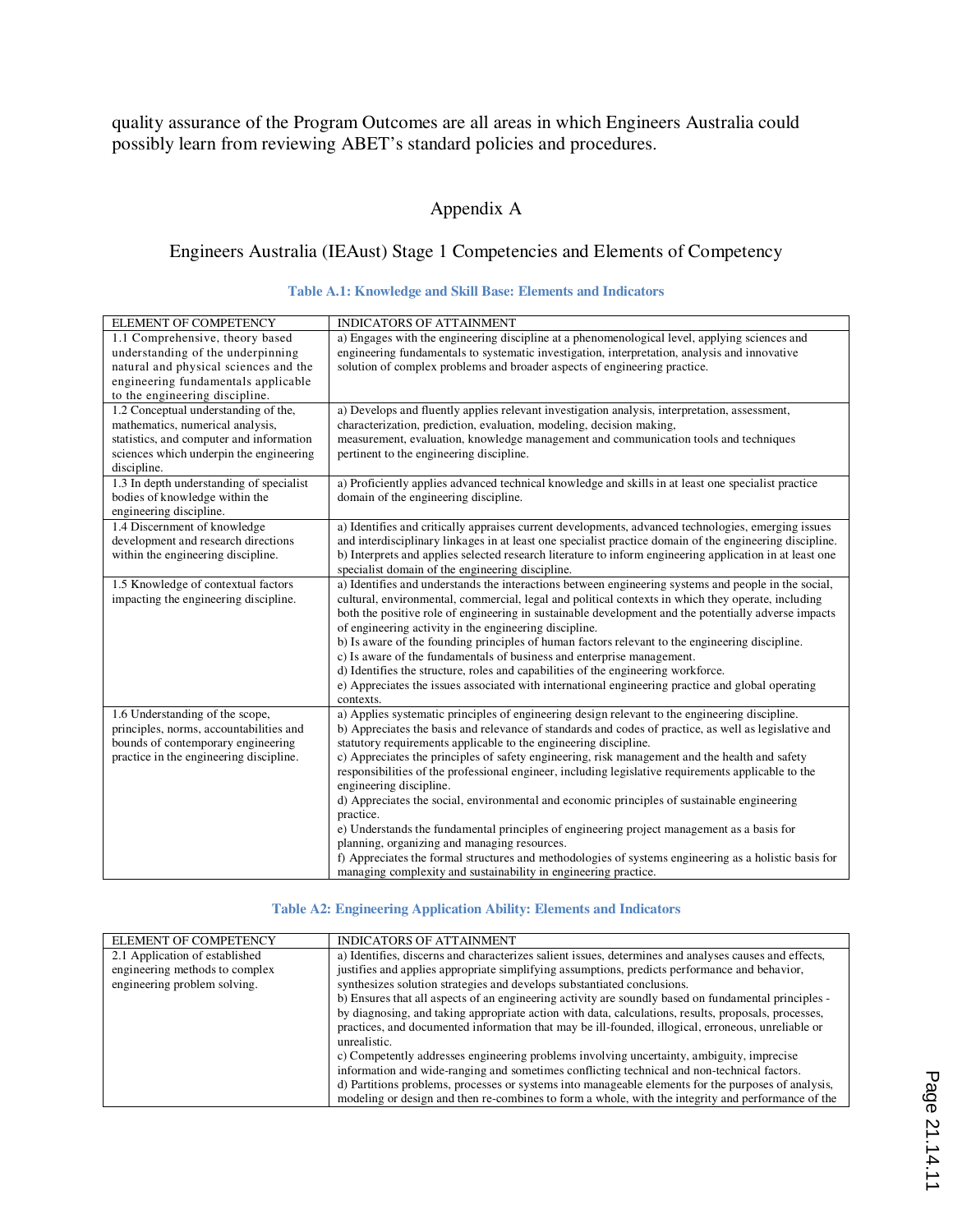|                                                                                                       | overall system as the paramount consideration.<br>e) Conceptualizes alternative engineering approaches and evaluates potential outcomes against<br>appropriate criteria to justify an optimal solution choice.<br>f) Critically reviews and applies relevant standards and codes of practice underpinning the<br>engineering discipline and nominated specializations.<br>g) Identifies, quantifies, mitigates and manages technical, health, environmental, safety and other<br>contextual risks associated with engineering application in the designated engineering discipline.<br>h) Interprets and ensures compliance with relevant legislative and statutory requirements applicable<br>to the engineering discipline.<br>i) Investigates complex problems using research-based knowledge and research methods.                                                                                                                                                                                                                                                                                                                                                                                                                                                                                                                                                                                                                                                                                                                                                                                                                                                                                                                                                                                                                                                                                                                                                                                                                                                                                                                                                                                                                                                                                                                                                                                                                                                                                      |
|-------------------------------------------------------------------------------------------------------|-------------------------------------------------------------------------------------------------------------------------------------------------------------------------------------------------------------------------------------------------------------------------------------------------------------------------------------------------------------------------------------------------------------------------------------------------------------------------------------------------------------------------------------------------------------------------------------------------------------------------------------------------------------------------------------------------------------------------------------------------------------------------------------------------------------------------------------------------------------------------------------------------------------------------------------------------------------------------------------------------------------------------------------------------------------------------------------------------------------------------------------------------------------------------------------------------------------------------------------------------------------------------------------------------------------------------------------------------------------------------------------------------------------------------------------------------------------------------------------------------------------------------------------------------------------------------------------------------------------------------------------------------------------------------------------------------------------------------------------------------------------------------------------------------------------------------------------------------------------------------------------------------------------------------------------------------------------------------------------------------------------------------------------------------------------------------------------------------------------------------------------------------------------------------------------------------------------------------------------------------------------------------------------------------------------------------------------------------------------------------------------------------------------------------------------------------------------------------------------------------------------|
| 2.2 Fluent application of engineering<br>techniques, tools and resources.                             | a) Proficiently identifies, selects and applies the materials, components, devices, systems, processes,<br>resources, plant and equipment relevant to the engineering discipline.<br>b) Constructs or selects and applies from a qualitative description of a phenomenon, process,<br>system, component or device a mathematical, physical or computational model based on<br>fundamental scientific principles and justifiable simplifying assumptions.<br>c) Determines properties, performance, safe working limits, failure modes, and other inherent<br>parameters of materials, components and systems relevant to the engineering discipline.<br>d) Applies a wide range of engineering tools for analysis, simulation, visualization, synthesis and<br>design, including assessing the accuracy and limitations of such tools, and validation of their results.<br>e) Applies formal systems engineering methods to address the planning and execution of complex,<br>problem solving and engineering projects.<br>f) Designs and conducts experiments, analyses and interprets result data and formulates reliable<br>conclusions.<br>g) Analyses sources of error in applied models and experiments; eliminates, minimizes or<br>compensates for such errors; quantifies significance of errors to any conclusions drawn.<br>h) Safely applies laboratory, test and experimental procedures appropriate to the engineering<br>discipline.<br>i) Understands the need for systematic management of the acquisition, commissioning, operation,<br>upgrade, monitoring and maintenance of engineering plant, facilities, equipment and systems.<br>j) Understands the role of quality management systems, tools and processes within a culture of                                                                                                                                                                                                                                                                                                                                                                                                                                                                                                                                                                                                                                                                                                                                                    |
| 2.3 Application of systematic engineering<br>synthesis and design processes.                          | continuous improvement.<br>a) Proficiently applies technical knowledge and open ended problem solving skills as well as<br>appropriate tools and resources to design components, elements, systems, plant, facilities and/or<br>processes to satisfy user requirements.<br>b) Addresses broad contextual constraints such as social, cultural, environmental, commercial, legal<br>political and human factors, as well as health, safety and sustainability imperatives as an integral<br>part of the design process.<br>c) Executes and leads a whole systems design cycle approach including tasks such as: - determining<br>client requirements and identifying the impact of relevant contextual factors, including business<br>planning and costing targets;<br>- systematically addressing sustainability criteria;<br>- working within projected development, production and implementation constraints;<br>- eliciting, scoping and documenting the required outcomes of the design task and defining<br>acceptance criteria;<br>- identifying assessing and managing technical, health and safety risks integral to the design process;<br>- writing engineering specifications, that fully satisfy the formal requirements;<br>- ensuring compliance with essential engineering standards and codes of practice;<br>- partitioning the design task into appropriate modular, functional elements; that can be separately<br>addressed and subsequently integrated through defined interfaces;<br>- identifying and analyzing possible design approaches and justifying an optimal approach;<br>- developing and completing the design using appropriate engineering principles, tools, and<br>processes;<br>- integrating functional elements to form a coherent design solution;<br>- quantifying the materials, components, systems, equipment, facilities, engineering resources and<br>operating arrangements needed for implementation of the solution;<br>- checking the design solution for each element and the integrated system against the engineering<br>specifications;<br>- devising and documenting tests that will verify performance of the elements and the integrated<br>realization;<br>- prototyping/implementing the design solution and verifying performance against specification;<br>- documenting, commissioning and reporting the design outcome.<br>d) Is aware of the accountabilities of the professional engineer in relation to the 'design authority'<br>role. |
| 2.4 Application of systematic approaches<br>to the conduct and management of<br>engineering projects. | a) Contributes to and/or manages complex engineering project activity, as a member and/or as leader<br>of an engineering team.<br>b) Seeks out the requirements and associated resources and realistically assesses the scope,<br>dimensions, scale of effort and indicative costs of a complex engineering project.<br>c) Accommodates relevant contextual issues into all phases of engineering project work, including<br>the fundamentals of business planning and financial management<br>d) Proficiently applies basic systems engineering and/or project management tools and processes to                                                                                                                                                                                                                                                                                                                                                                                                                                                                                                                                                                                                                                                                                                                                                                                                                                                                                                                                                                                                                                                                                                                                                                                                                                                                                                                                                                                                                                                                                                                                                                                                                                                                                                                                                                                                                                                                                                           |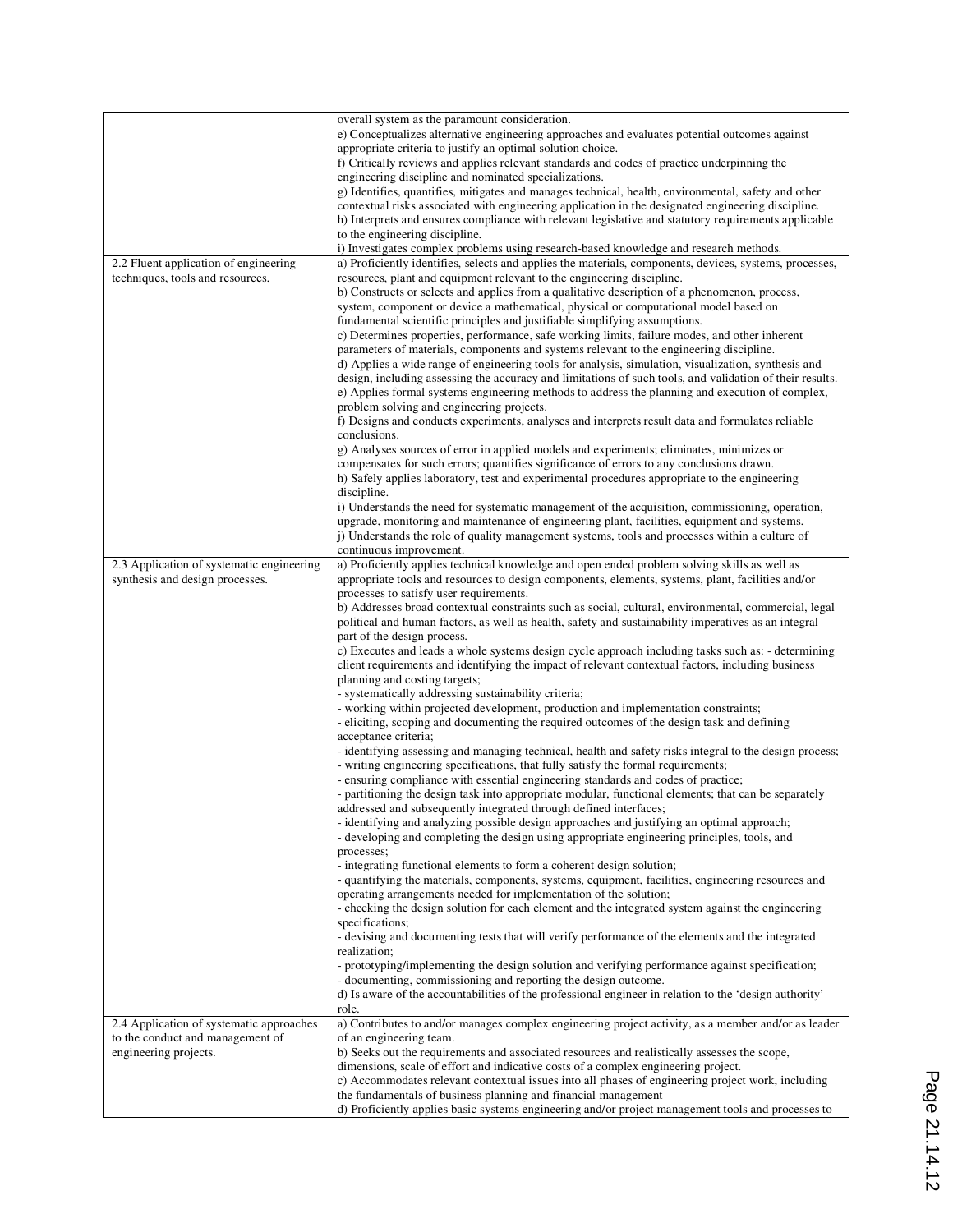| the planning and execution of project work, targeting the delivery of a significant outcome to a |
|--------------------------------------------------------------------------------------------------|
| professional standard.                                                                           |
| e) Is aware of the need to plan and quantify performance over the full life-cycle of a project,  |
| managing engineering performance within the overall implementation context.                      |
| f) Demonstrates commitment to sustainable engineering practices and the achievement of           |
| sustainable outcomes in all facets of engineering project work.                                  |

#### **Table A3: Professional and Personal Attributes: Elements and Indicators**

| ELEMENT OF COMPETENCY                   | INDICATORS OF ATTAINMENT                                                                                                                                          |
|-----------------------------------------|-------------------------------------------------------------------------------------------------------------------------------------------------------------------|
| 3.1 Ethical conduct and professional    | a) Demonstrates commitment to uphold the Engineers Australia - Code of Ethics, and established                                                                    |
| accountability                          | norms of professional conduct pertinent to the engineering discipline.                                                                                            |
|                                         | b) Understands the need for 'due-diligence' in certification, compliance and risk management                                                                      |
|                                         | processes.                                                                                                                                                        |
|                                         | c) Understands the accountabilities of the professional engineer and the broader engineering team                                                                 |
|                                         | for the safety of other people and for protection of the environment.                                                                                             |
|                                         | d) Is aware of the fundamental principles of intellectual property rights and protection.                                                                         |
| 3.2 Effective oral and written          | a) Is proficient in listening, speaking, reading and writing English, including:                                                                                  |
| communication in professional and lay   | - comprehending critically and fairly the viewpoints of others;                                                                                                   |
| domains.                                | - expressing information effectively and succinctly, issuing instruction, engaging in discussion,                                                                 |
|                                         | presenting arguments and justification, debating and negotiating - to technical and non-technical                                                                 |
|                                         | audiences and using textual, diagrammatic, pictorial and graphical media best suited to the context;                                                              |
|                                         | - representing an engineering position, or the engineering profession at large to the broader<br>community;                                                       |
|                                         | - appreciating the impact of body language, personal behavior and other non-verbal communication                                                                  |
|                                         | processes, as well as the fundamentals of human social behavior and their cross-cultural differences.                                                             |
|                                         | b) Prepares high quality engineering documents such as progress and project reports, reports of                                                                   |
|                                         | investigations and feasibility studies, proposals, specifications, design records, drawings, technical                                                            |
|                                         | descriptions and presentations pertinent to the engineering discipline.                                                                                           |
| 3.3 Creative, innovative and pro-active | a) Applies creative approaches to identify and develop alternative concepts, solutions and                                                                        |
| demeanor.                               | procedures, appropriately challenges engineering practices from technical and non-technical                                                                       |
|                                         | viewpoints; identifies new technological opportunities.                                                                                                           |
|                                         | b) Seeks out new developments in the engineering discipline and specializations and applies                                                                       |
|                                         | fundamental knowledge and systematic processes to evaluate and report potential.                                                                                  |
|                                         | c) Is aware of broader fields of science, engineering, technology and commerce from which new                                                                     |
|                                         | ideas and interfaces may be may drawn and readily engages with professionals from these fields to                                                                 |
|                                         | exchange ideas.                                                                                                                                                   |
| 3.4 Professional use and management of  | a) Is proficient in locating and utilizing information - including accessing, systematically searching,                                                           |
| information.                            | analyzing, evaluating and referencing relevant published works and data; is proficient in the use of                                                              |
|                                         | indexes, bibliographic databases and other search facilities.                                                                                                     |
|                                         | b) Critically assesses the accuracy, reliability and authenticity of information.                                                                                 |
|                                         | c) Is aware of common document identification, tracking and control procedures.                                                                                   |
| 3.5 Orderly management of self and      | a) Demonstrates commitment to critical self-review and performance evaluation against appropriate                                                                 |
| professional conduct.                   | criteria as a primary means of tracking personal development needs and achievements.                                                                              |
|                                         | b) Understands the importance of being a member of a professional and intellectual community,                                                                     |
|                                         | learning from its knowledge and standards, and contributing to their maintenance and advancement.                                                                 |
|                                         | c) Demonstrates commitment to life-long learning and professional development.                                                                                    |
|                                         | d) Manages time and processes effectively, prioritizes competing demands to achieve personal,                                                                     |
|                                         | career and organizational goals and objectives.                                                                                                                   |
|                                         | e) Thinks critically and applies an appropriate balance of logic and intellectual criteria to analysis,                                                           |
|                                         | judgment and decision making.                                                                                                                                     |
|                                         | f) Presents a professional image in all circumstances, including relations with clients, stakeholders,                                                            |
|                                         | as well as with professional and technical colleagues across wide ranging disciplines.                                                                            |
| 3.6 Effective team membership and team  | a) Understands the fundamentals of team dynamics and leadership.                                                                                                  |
| leadership.                             | b) Functions as an effective member or leader of diverse engineering teams, including those with<br>multilevel, multi-disciplinary and multi-cultural dimensions. |
|                                         | c) Earns the trust and confidence of colleagues through competent and timely completion of tasks.                                                                 |
|                                         | d) Recognizes the value of alternative and diverse viewpoints, scholarly advice and the importance                                                                |
|                                         | of professional networking.                                                                                                                                       |
|                                         | e) Confidently pursues and discerns expert assistance and professional advice.                                                                                    |
|                                         | f) Takes initiative and fulfils the leadership role whilst respecting the agreed roles of others.                                                                 |